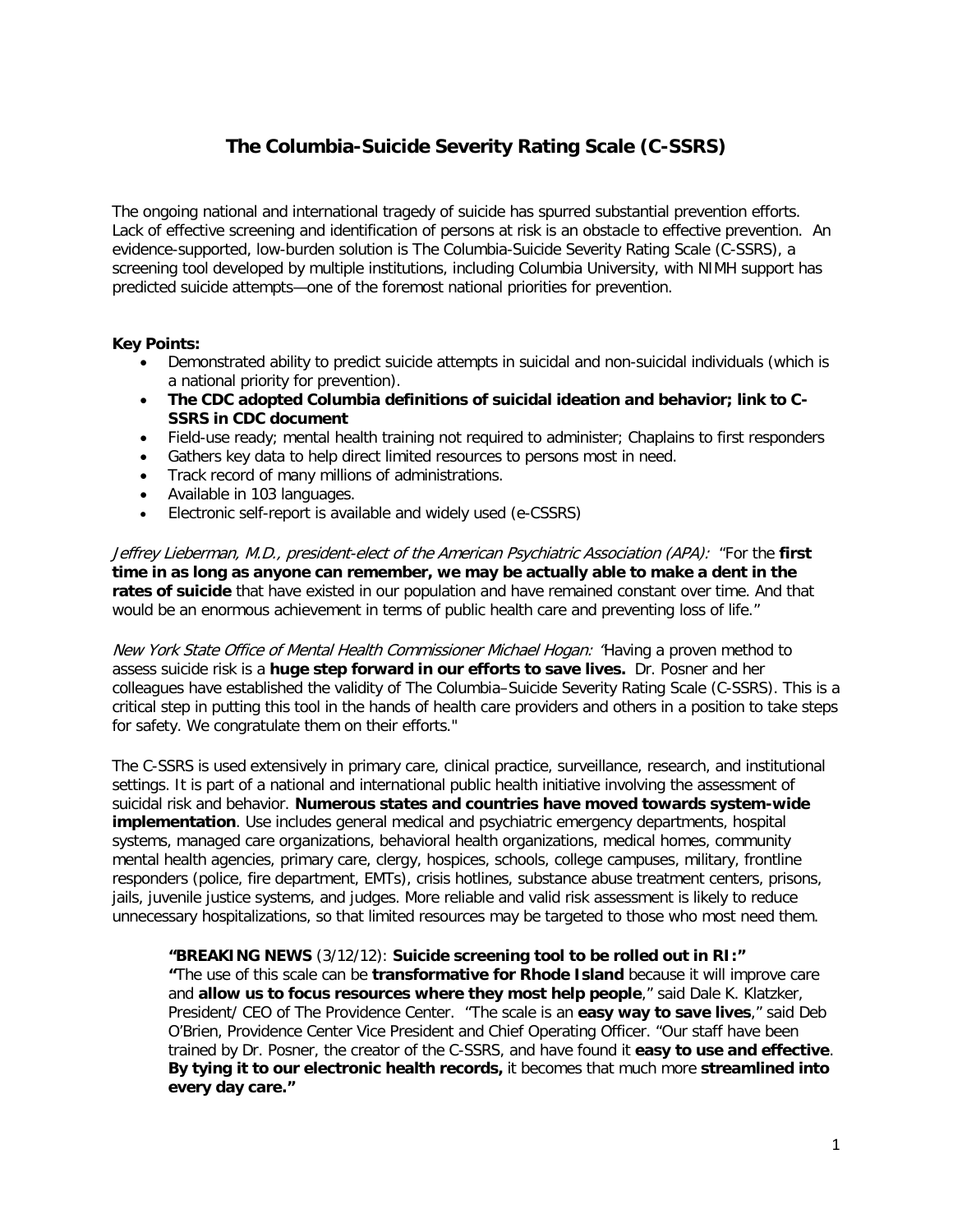## **Reduction in Unnecessary Interventions/Redirecting Scarce Resources:**

The C-SSRS has been associated with **decreased burden by reducing unnecessary interventions and redirecting limited resources**; **In the Rhode Island Senate Commission hearing on ER overuse and diversion, state senators discussed use of the C-SSRS** by EMS or police in the community **to address ER overuse and ER diversion.**

Hospital system: **steadily decreased one-to-ones** (27,000 screened)

• Reading Hospital, PA - "allowed us to identify those at risk and **better direct limited resources in terms of psychiatric consultation services and patient monitoring** and it has also given us the unexpected **benefit of identification of mental illness in the general hospital population** which allows us to better serve our patients and our community."

# Schools:

- New York City middle schools/nurses: Identified children that would have otherwise been missed while dramatically reducing unnecessary referrals. **One district estimated 60-90% of the referrals are unnecessary**
- NYC problem: **The great majority of children & teens referred by schools for psych ER evaluation are not hospitalized & do not require the level of containment, cost & care entailed in ER evaluation.**
- Evaluation in hospital-based psych ER's is costly, traumatic to children & families, and may be less effective in routing children & families into ongoing care

## Corrections:

• California corrections department spent **\$20 million on suicide-watch** in 2010, which they believe could have been **cut in half by these methods**

According to a **mental health attorney specializing in malpractice litigation**, Bruce Hillowe, the C-SSRS has the potential to aid practitioners in taking necessary liability precautions, stating, **"If a practitioner asked the questions**...It would provide some **legal protection**."

The C-SSRS is frequently requested or recommended by various international agencies such as the **FDA, WHO, JCAHO Best Practices Library**, **U.S. Department of Education**, AMA Best Practices Adolescent Suicide, **Health Canada**, Korean Association for Suicide Prevention, **Japanese National Institute** of Mental Health and Neurology, and the Israeli Defense Force. The C-SSRS has been administered several million times and has exhibited excellent feasibility for use in the field as **no mental health training is required** to administer it.

**The C-SSRS is used extensively by US military facilities domestically and abroad and by non-US military (e.g. Israeli Defense Force). It has been used across research, clinical, and institutional settings within the US Army (including Child & Family Assistance Sites), National Guard, VA facilities, and Navy and Air Force settings.** Of note, the **CDC adopted the Columbia definitions** (referenced in CDC document), those now **required by the Department of Defense and the Department of Veterans Affairs**, and there is a link to the C-SSRS in the new CDC surveillance document.